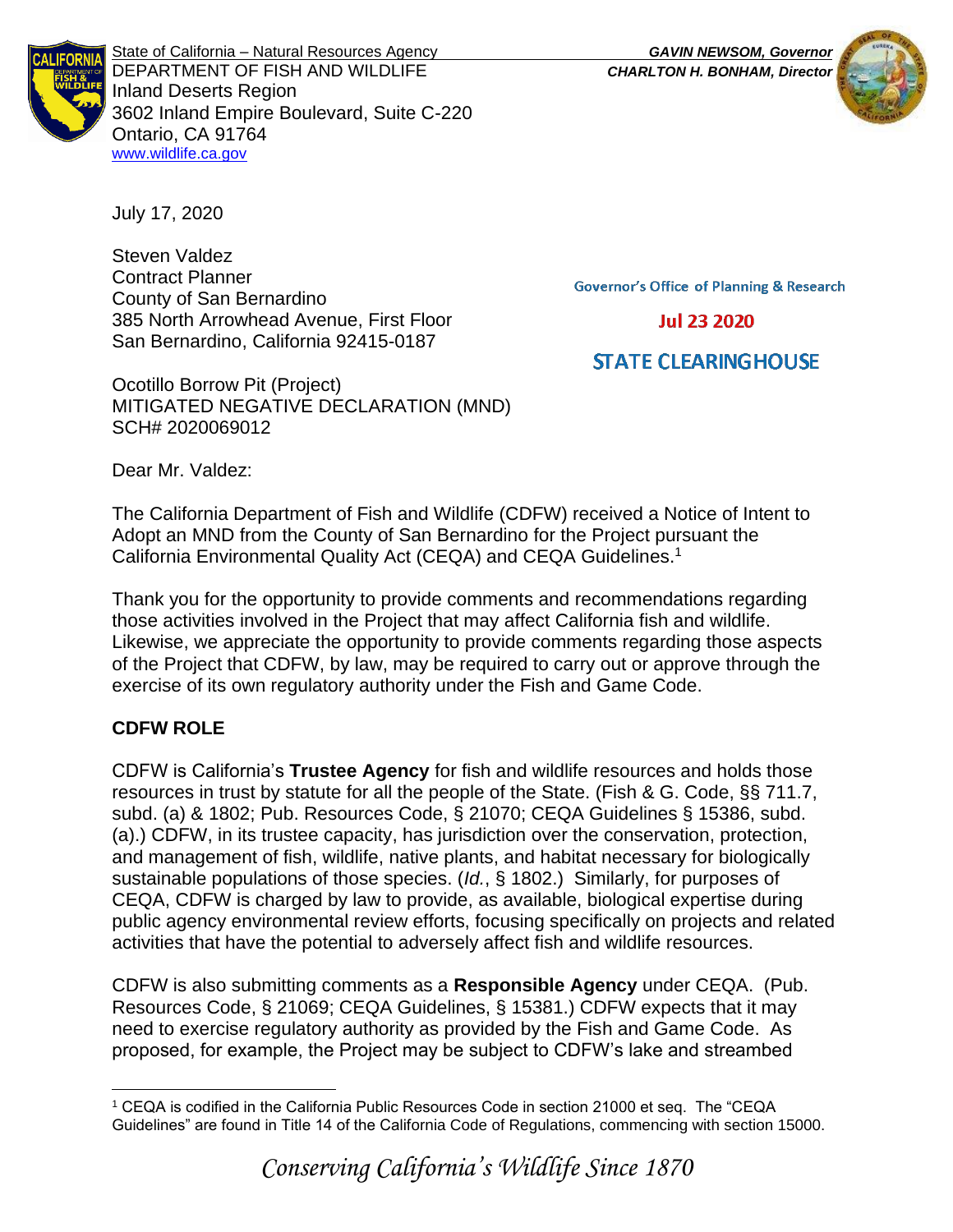Steven Valdez, Contract Planner County of San Bernardino Department of Public Works (DPW) July 17, 2020 Page 2 of 12

alteration regulatory authority. (Fish & G. Code, § 1600 et seq.) Likewise, to the extent implementation of the Project as proposed may result in "take" as defined by State law of any species protected under the California Endangered Species Act (CESA) (Fish & G. Code, § 2050 et seq.), the project proponent may seek related take authorization as provided by the Fish and Game Code..

# **PROJECT DESCRIPTION SUMMARY**

**Proponent:** County of San Bernardino Department of Public Works (DPW)

**Objective:** The objective of the Project is to continue providing general fill material for various DPW sites for annual maintenance and/or emergency repairs. DPW is proposing to excavate up to a depth of 15 feet in order to annually remove up to 1,000 cubic yards of borrow material for a mining period of 100 years on approximately 20 acres.

**Location:** In the southeast corner of Ocotillo Way and Valley Vista Avenue; APN: 0438- 082-01, Southeast of the Town of Apple, County of San Bernardino, State of California, San Bernardino Meridian, Section 24, Township 4N, Range 3W

#### **Timeframe:** 100 years

#### **COMMENTS AND RECOMMENDATIONS**

CDFW offers the comments and recommendations below to assist the County of San Bernardino in adequately identifying and/or mitigating the Project's significant, or potentially significant, direct and indirect impacts on fish and wildlife (biological) resources. Editorial comments or other suggestions may also be included to improve the document. Based on the Project's avoidance of significant impacts on biological resources with implementation of mitigation measures, CDFW concludes that a Mitigated Negative Declaration is appropriate for the Project.

#### **I. Mitigation Measure or Alternative and Related Impact Shortcoming**

**Would the Project have a substantial adverse effect, either directly or through habitat modifications, on any species identified as a candidate, sensitive, or special status species in local or regional plans, policies, or regulations, or by CDFW or USFWS?** 

**COMMENT 1:** BIO-X, Special Status Plant Species

**Section IV, Page 25**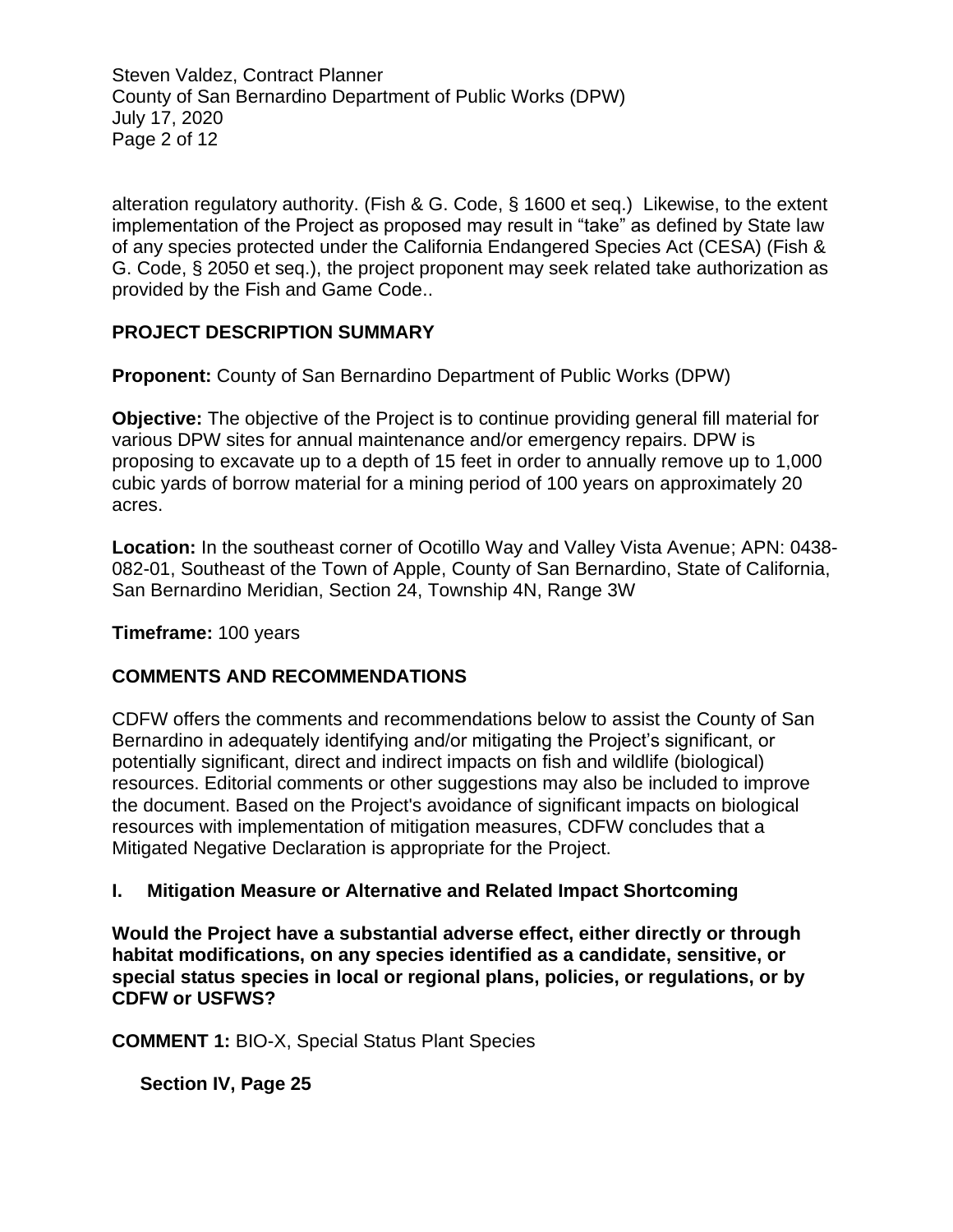Steven Valdez, Contract Planner County of San Bernardino Department of Public Works (DPW) July 17, 2020 Page 3 of 12

**Issue**: The MND lacks analysis of potential impacts to special status plant species. A biological report was provided and mentioned the potential for 23 listed or special status plant species, but the MND does not include measures for them. As Joshua Tree woodlands may support a variety of special status species (CNDDB, 2020; CNPS, 2020), CDFW has concerns sensitive plant species are present.

**Specific impact:** A botanical field survey to identify all plants to the taxonomic level necessary to determine rarity and listing status was not performed. The MND lacks analysis of potential impact, and avoidance, minimization, and mitigation measures for special status plant species.

**Why impact would occur:** Botanical field surveys should be conducted during times of year when plants are evident and identifiable (i.e. flowering or fruiting), which may warrant multiple surveys during the season to capture floristic diversity (CDFW, 2018). Habitats, such as Joshua Tree woodlands that have annual and short-lived perennial plants as major floristic components may require yearly surveys to accurately document baseline conditions for purposes of impact assessment (CDFW, 2018).

**Evidence impact would be significant:** Sensitive plant species are listed under CESA as threatened, or endangered, or proposed or candidates for listing; designated as rare under the Native Plant Protection Act; or plants that otherwise meet the definition of rare, threatened, or endangered species under CEQA. Plants constituting California Rare Plant Ranks 1A, 1B, 2A, and 2B generally meet the criteria of a CESA-listed species and should be considered as an endangered, rare or threatened species for the purposes of CEQA analysis. Take of any CESA-listed species is prohibited except as authorized by state law (Fish and Game Code, §§ 2080 & 2085). Fish and Game Code Sections 1900–1913 includes provisions that prohibit the take of endangered and rare plants from the wild and a salvage requirement for landowners.

#### **Recommended Potentially Feasible Mitigation Measure(s) (Regarding Project Description and Related Impact Shortcoming)**

#### **Mitigation Measure 1:**

**To minimize significant impacts:** To ensure that Project impacts to biological resources are fully analyzed, CDFW recommends the DPW require a thorough floristic-based assessment of special status plants and natural communities. The assessment should be performed by a qualified biologist following CDFW's *Protocols for Surveying and Evaluating Impacts to Special Status Native Plant Populations and Natural Communities* (CDFW, March 2018*)* or most recent version.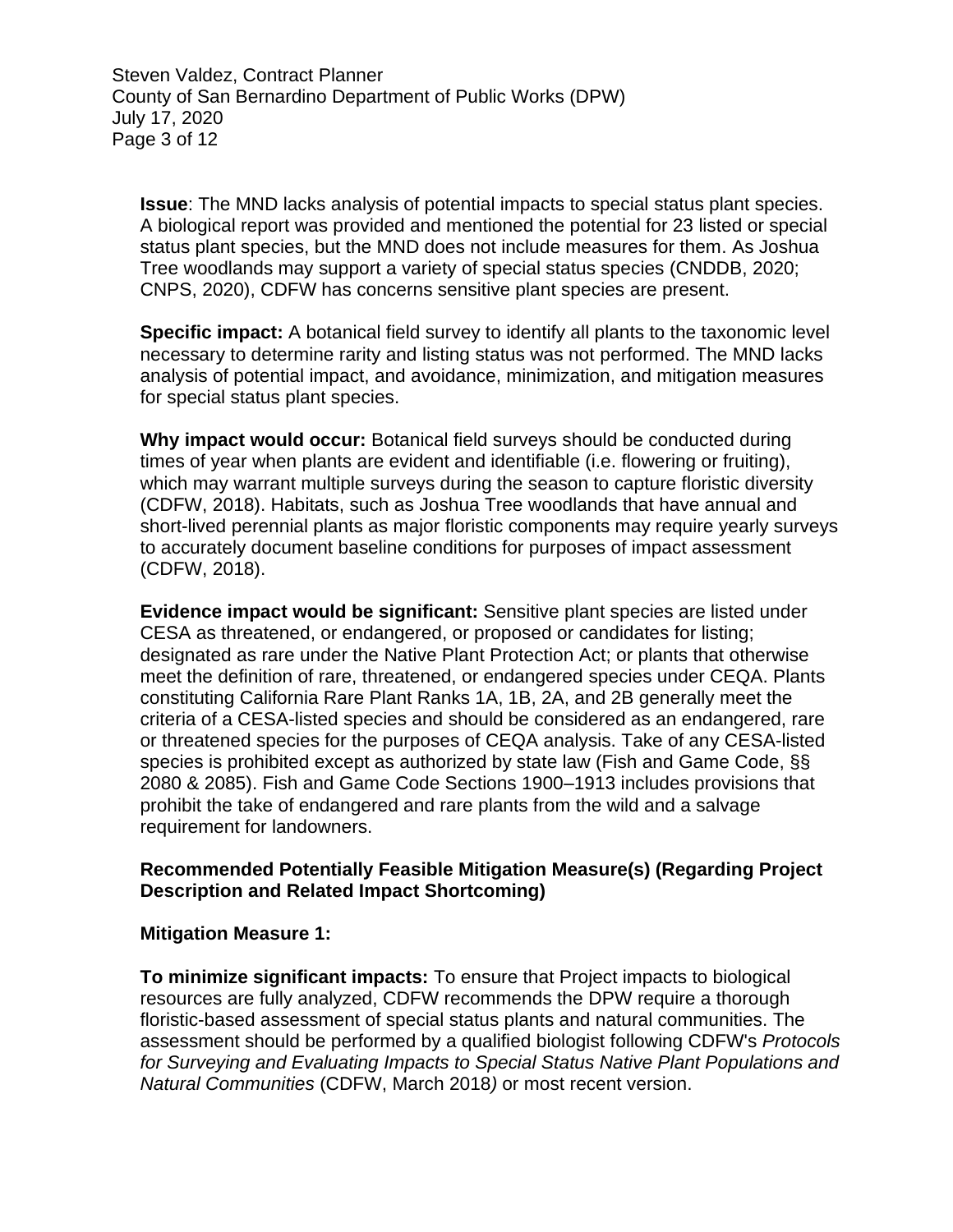Steven Valdez, Contract Planner County of San Bernardino Department of Public Works (DPW) July 17, 2020 Page 4 of 12

• <https://nrm.dfg.ca.gov/FileHandler.ashx?DocumentID=18959&inline=1>

Note that CDFW generally considers biological field assessments for rare plants valid for a period of up to three years. Should any special status plants be present, CDFW recommends the inclusion of the following mitigation measure:

**MM-X:** Special Status Plant Species. Should any CESA-listed plant species be present at the Project site, the Project Proponent shall obtain an incidental take permit for those species prior to the start of Project activities. Should any special status plants or natural communities be present in the Project area, a qualified biologist shall develop species specific avoidance, minimization, and mitigation measures to ensure there is no net reduction in the size or viability of the local population.

# **COMMENT 2:** BIO-X, Burrowing Owl

#### **Section IV, Page 25**

**Issue**: CDFW appreciates the DPW's inclusion of an initial survey to identify the presence of burrowing owls, a Species of Special Concern. However, CDFW has concerns that the initial survey was not thorough enough to determine no presence, as burrowing owls have been mapped within 3 miles from the Project site (CNDBB 2020).

Additionally, there is no measure in place to address avoidance, minimization, or mitigation measures.

**Specific impact**: Project-related activities have potential to take burrowing owl individuals and their nests and may result in loss of burrowing owl habitat.

**Why impact would occur**: Potentially significant impacts to burrowing owls are not mitigated to the extent feasible.

**Evidence impact would be significant**: Take of individual burrowing owls and their nests is defined by Fish and Game Code section 86, and prohibited by sections 3503, 3503.5 and 3513. Take is defined in Fish and Game Code Section 86 as "hunt, pursue, catch, capture or kill, or attempt to hunt, pursue, catch, capture or kill." Burrowing owls are dependent on burrows at all times of the year for survival and/or reproduction, evicting them from nesting, roosting, and satellite burrows may lead to indirect impacts or take. Loss of access to burrows will likely result in varying levels of increased stress on burrowing owls and could depress reproduction, increase predation, increase energetic costs, and introduce risks posed by having to find and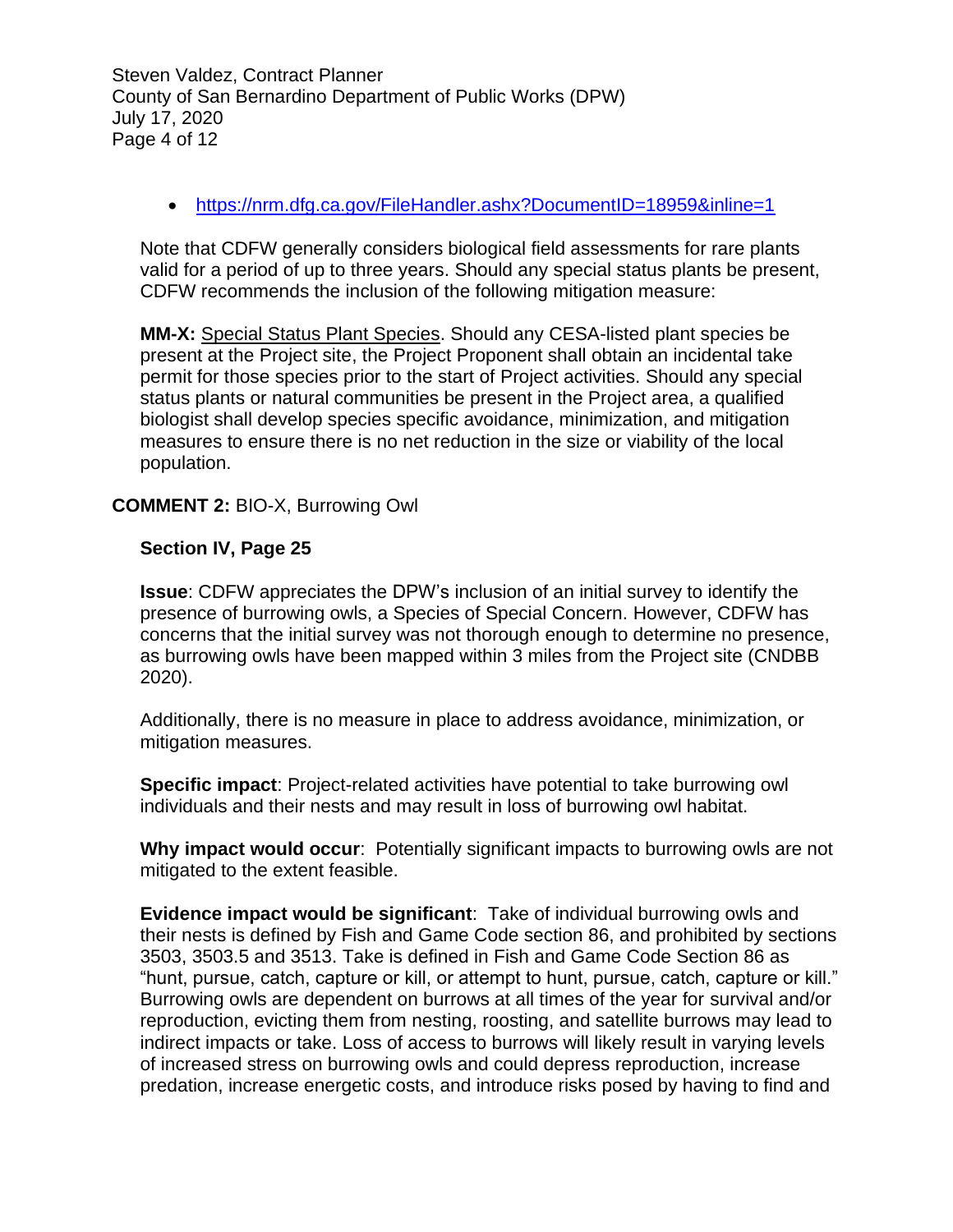Steven Valdez, Contract Planner County of San Bernardino Department of Public Works (DPW) July 17, 2020 Page 5 of 12

compete for available burrows (CDFG, 2012). Eviction of burrowing owls is a potentially significant impact under CEQA

### **Recommended Potentially Feasible Mitigation Measure(s) (Regarding Mitigation Measure or Alternative and Related Impact Shortcoming)**

# **Mitigation Measure 2:**

**To minimize significant impacts:** CDFW recommends including the following new measure in the environmental document:

**MM-X:** Burrowing Owl. Pre-construction Burrowing Owl Survey. Burrowing owl surveys shall be conducted by a qualified biologist at least 14 days prior to any Project activities, at any time of year. Surveys shall be completed following the recommendations and guidelines provided within the Staff Report on Burrowing Owl Mitigation (CDFG, March 2012) or most recent version by a qualified biologist. If an active burrowing owl burrow is detected within any Project disturbance area, or within a 500-foot buffer of the disturbance area, a 300- foot radius buffer zone surrounding the burrow shall be flagged, and no impacts to soils or vegetation or noise levels above 65 dBA shall be permitted while the burrow remains active or occupied. Disturbance-free buffers may be modified based on site-specific conditions in consultation with CDFW. The qualified biologist shall monitor active burrows daily and will increase buffer sizes as needed if owls show signs of disturbance. If active burrowing owl burrows are located within any work area and impact cannot be avoided, a qualified biologist shall submit a burrowing owl exclusion plan to CDFW for review and approval. The burrowing owl exclusion plan shall include permanent compensatory mitigation consistent with the recommendations in the Staff Report on Burrowing Owl Mitigation such that the habitat acreage, number of burrows and burrowing owls impacted are replaced. Passive relocation shall take place outside the nesting season (1 February to 31 August).

# **COMMENT 3**: BIO-X, Desert Tortoise

#### **Section IV, Page 25**

**Issue**: CDFW appreciates the DPW inclusion of an initial survey for desert tortoise, a threatened species. However, there is no measure in place to address avoidance, minimization, or mitigation measures should desert tortoise enter the Project site during the life of the Project.

**Specific impact**: Project activities have the potential to take desert tortoise, a CESA-listed species.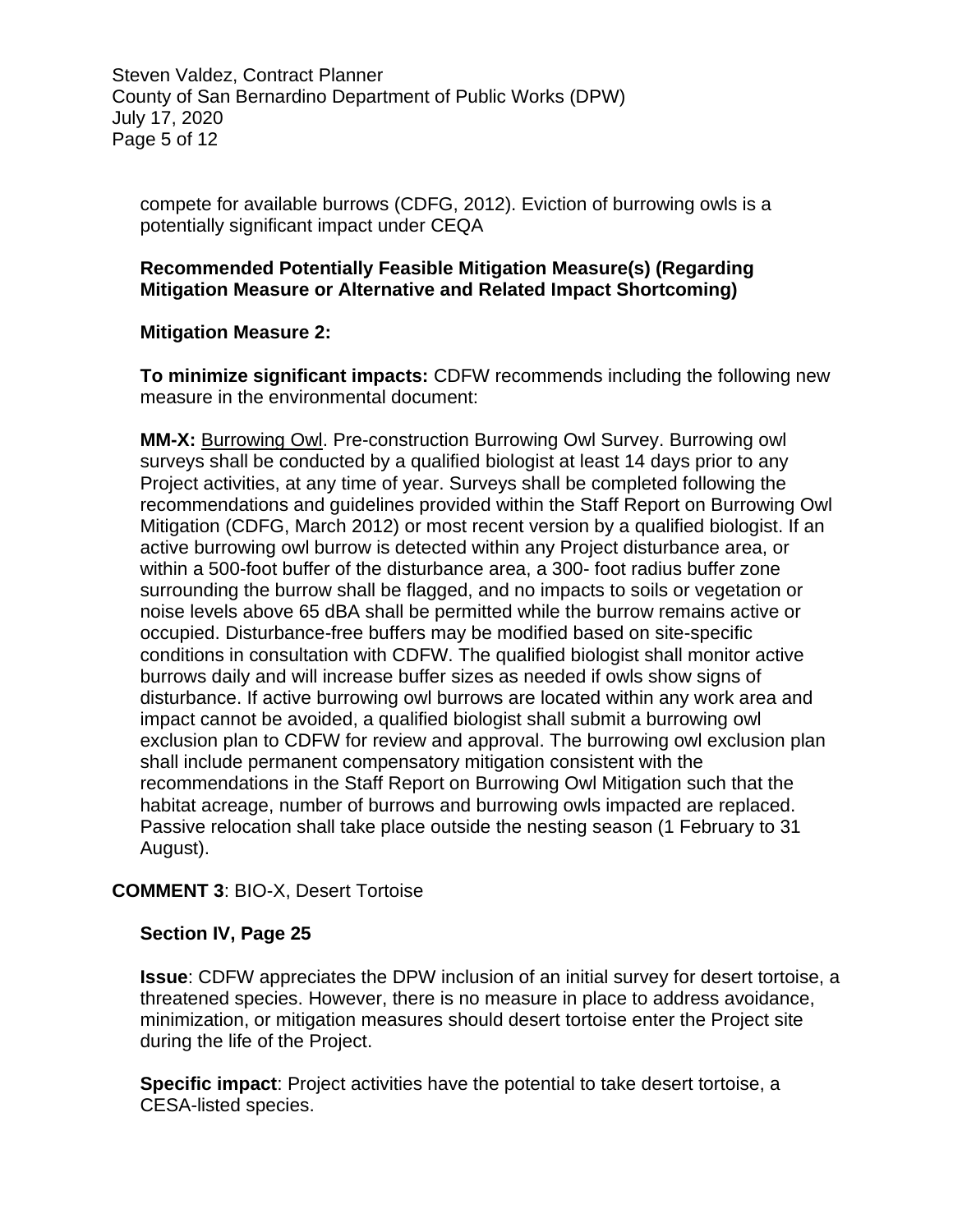Steven Valdez, Contract Planner County of San Bernardino Department of Public Works (DPW) July 17, 2020 Page 6 of 12

**Why impact would occur**: The MND does not ensure a qualified biologist, experienced in locating desert tortoise individuals in all life stages and their sign, completed the survey following CDFW approved protocols. Additionally, should desert tortoise presence be confirmed, during surveys or within the 100-year timeframe, the MND lacks avoidance, minimization and mitigation to avoid take.

**Evidence impact would be significant:** Desert tortoise is a CESA-listed species. Take (hunt, pursue, catch, capture, or kill, or attempt to hunt, pursue, catch, capture, or kill) is prohibited unless authorized by state law (Fish and Game Code, §§ 2080 & 2085).

# **Mitigation Measure 3:**

**To minimize significant impacts**: If the Project, including the Project construction or any Project-related activity during the life of the Project, results in take of CESA listed species, CDFW recommends that the Project proponent seek appropriate authorization prior to Project implementation through an incidental take permit (ITP). CDFW recommends adding the following measure:

**MM BIO-X**: Desert Tortoise Surveys. A qualified biologist shall conduct a protocol level presence or absence survey no more than 14 days prior to initiating Project activities in accordance with the survey methodology described in U.S. Fish and Wildlife Service Desert Tortoise (Mojave Population) Field Manual. In addition, the survey shall utilize perpendicular survey routes and 100-percent visual coverage of the Project area and 50-foot buffer zone for desert tortoise and their sign. If the survey confirms absence, a qualified biological monitor shall remain on-site during all Project activities to confirm desert tortoise do not enter the Project site. If the survey confirms presence, the Project Proponent shall obtain an ITP for desert tortoise prior to the start of Project activities. If the biological monitor during the life of the Project encounters a desert tortoise, work shall be suspended, and the Project Proponent shall obtain an ITP for the species prior to the restarting Project activities.

Focused surveys should be conducted for desert tortoises following this approved CDFW protocol:

<https://nrm.dfg.ca.gov/FileHandler.ashx?DocumentID=174633&inline>

- CDFW recommends DPW condition the environmental document to include on-site worker education about any sensitive wildlife species that may occur in the area
- Additionally, CDFW requests to be contacted immediately should sensitive wildlife species be present in the Project area.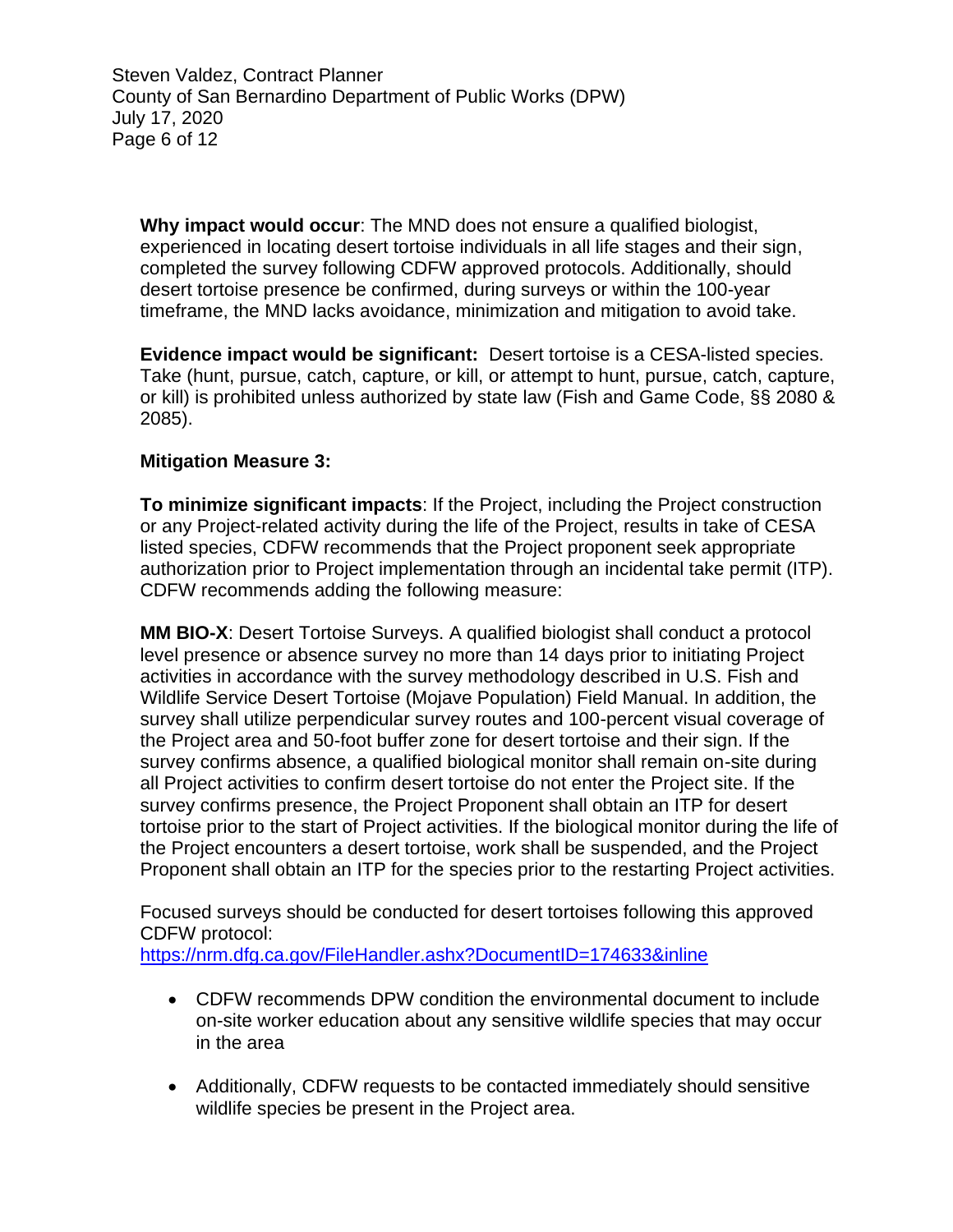Steven Valdez, Contract Planner County of San Bernardino Department of Public Works (DPW) July 17, 2020 Page 7 of 12

### **II. Editorial Comments and/or Suggestions**

CDFW also recommends DPW include the following mitigation measures should trenches be exposed to prevent potential impacts to biological resources:

**MM-X:** Escape Ramp in Trench. At the end of each work day, the Biological Monitor(s) shall place an escape ramp at each end of the open trench to allow any animals that may have become entrapped in the trench to climb out overnight. The ramp may be constructed of either dirt fill or wood planking or other suitable material that is placed at an angle no greater than 30 degree.

**MM-X:** Trench inspections and monitoring. A biological monitor should be present before, during and after ground disturbing activities. Additionally, inactive and active trenches should be surveyed (3) times a day for sensitive wildlife; before activities begin, after lunch and after activities have ceased for the day. If sensitive or protected wildlife are encountered during these surveys CDFW should be notified immediately.

**MM-X:** On-site Education. A qualified biologist shall conduct an education program for all persons employed or otherwise working on the Project site prior to performing any work on-site. The program shall consist of a presentation that includes a discussion of the biology of the habitats and species that may be present at the site. The qualified biologist shall also include as part of the education program information about the distribution and habitat needs of any special status species that may be present, legal protections for those species, penalties for violations, and mitigation measures. Education should include but not be limited to desert tortoise, burrowing owl, special status plant species, and nesting birds. Interpretation shall be provided for non-English speaking workers, and the same instruction shall be provided for any new workers prior to their performing work onsite.

Lastly, CDFW would like to note the Fish and Game Commission has received a petition to list Western Joshua Tree (Yucca brevifolia) as a threatened species under CESA. It is expected the Fish and Game Commission may make a decision in August 2020. CDFW recommends DPW review the listing status prior to finalizing the MND as it may affect the legality of the MND. If the Project, including the Project construction or any Project-related activity during the life of the Project, results in take of CESA-listed species, CDFW recommends that the Project proponent seek appropriate authorization prior to Project implementation through an ITP.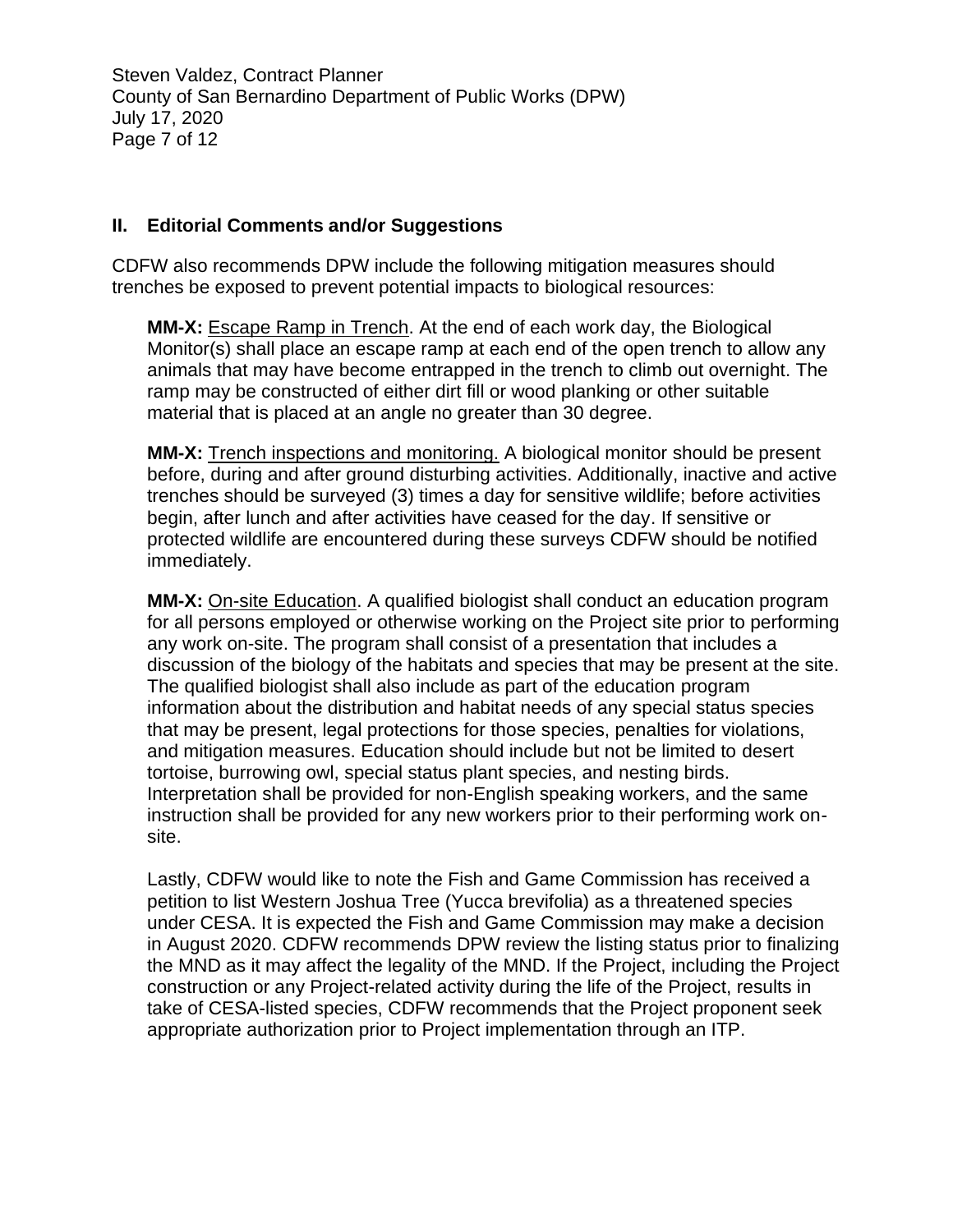Steven Valdez, Contract Planner County of San Bernardino Department of Public Works (DPW) July 17, 2020 Page 8 of 12

# **ENVIRONMENTAL DATA**

CEQA requires that information developed in environmental impact reports and negative declarations be incorporated into a database which may be used to make subsequent or supplemental environmental determinations. (Pub. Resources Code, § 21003, subd. (e).) Accordingly, please report any special status species and natural communities detected during Project surveys to the California Natural Diversity Database (CNDDB). The CNNDB field survey form can be found at the following link: [http://www.dfg.ca.gov/biogeodata/cnddb/pdfs/CNDDB\\_FieldSurveyForm.pdf.](http://www.dfg.ca.gov/biogeodata/cnddb/pdfs/CNDDB_FieldSurveyForm.pdf) The completed form can be mailed electronically to CNDDB at the following email address: [CNDDB@wildlife.ca.gov.](mailto:cnddb@dfg.ca.gov) The types of information reported to CNDDB can be found at the following link: [http://www.dfg.ca.gov/biogeodata/cnddb/plants\\_and\\_animals.asp.](http://www.dfg.ca.gov/biogeodata/cnddb/plants_and_animals.asp)

# **FILING FEES**

The Project, as proposed, would have an impact on fish and/or wildlife, and assessment of filing fees is necessary. Fees are payable upon filing of the Notice of Determination by the Lead Agency and serve to help defray the cost of environmental review by CDFW. Payment of the fee is required in order for the underlying project approval to be operative, vested, and final. (Cal. Code Regs, tit. 14, § 753.5; Fish & G. Code, § 711.4; Pub. Resources Code, § 21089.)

#### **CONCLUSION**

CDFW appreciates the opportunity to comment on the MND to assist the County of San Bernardino Department of Public Works in identifying and mitigating Project impacts on biological resources. Questions regarding this letter or further coordination should be directed to Julia Karo, Environmental Scientist at Julia.Karo@Wildlife.ca.gov.

Sincerely,

DocuSigned by: Scott Wilson -8091B1A9242F49C

Scott Wilson Environmental Program Manager

ec: Office of Planning and Research, State Clearinghouse, Sacramento

Attachment 1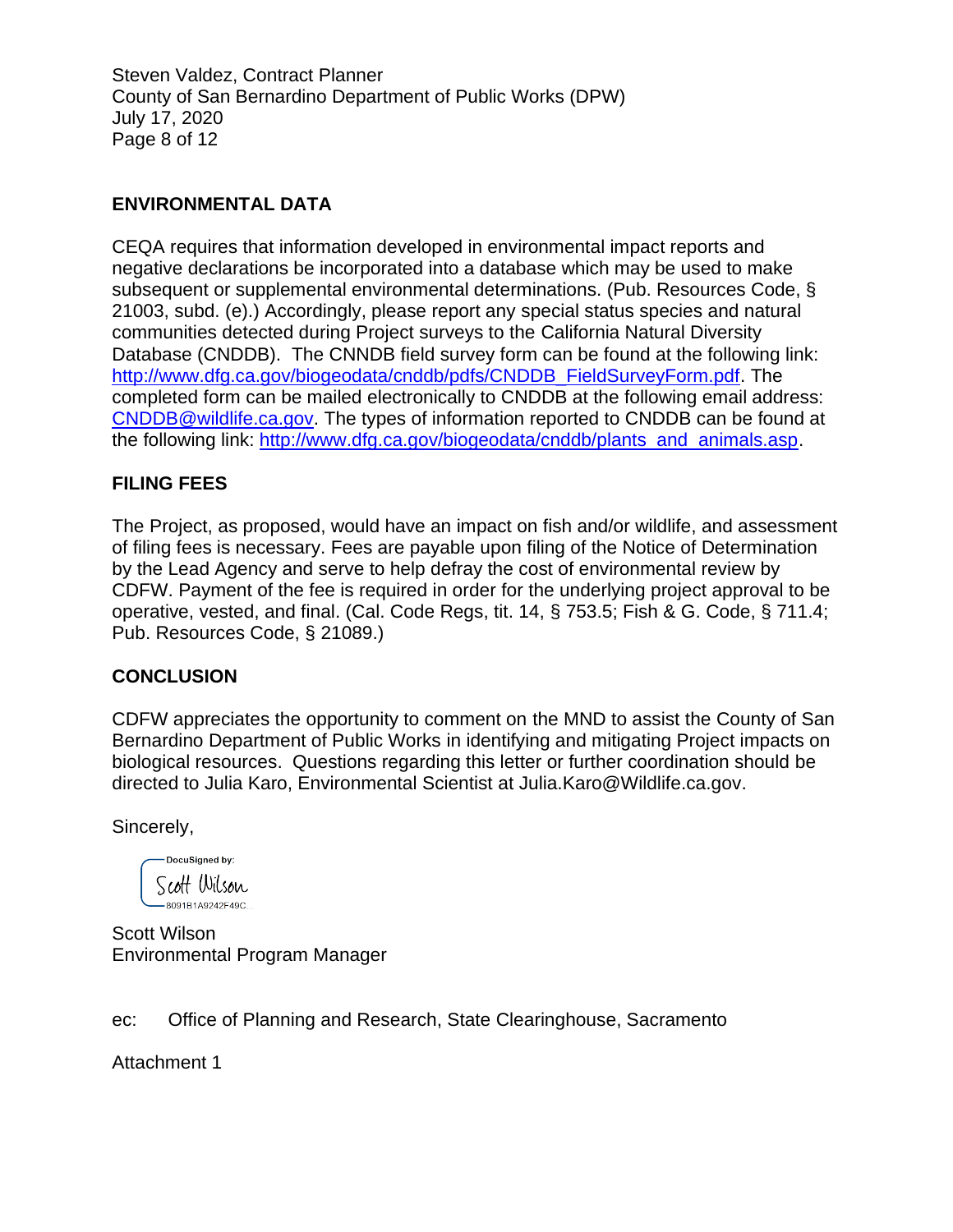Steven Valdez, Contract Planner County of San Bernardino Department of Public Works (DPW) July 17, 2020 Page 9 of 12

# **REFERENCES**

California Department of Fish and Wildlife (CDFW). 2018. Protocols for Surveying and Evaluating Impacts to Special Status Native Plant Populations and Natural Communities. Website <https://nrm.dfg.ca.gov/FileHandler.ashx?DocumentID=18959&inline>

California Department of Fish and Game (CDFG). 2012. Staff Report on Burrowing Owl Mitigation. [\(https://nrm.dfg.ca.gov/FileHandler.ashx?DocumentID=83843&inline\)](https://nrm.dfg.ca.gov/FileHandler.ashx?DocumentID=83843&inline)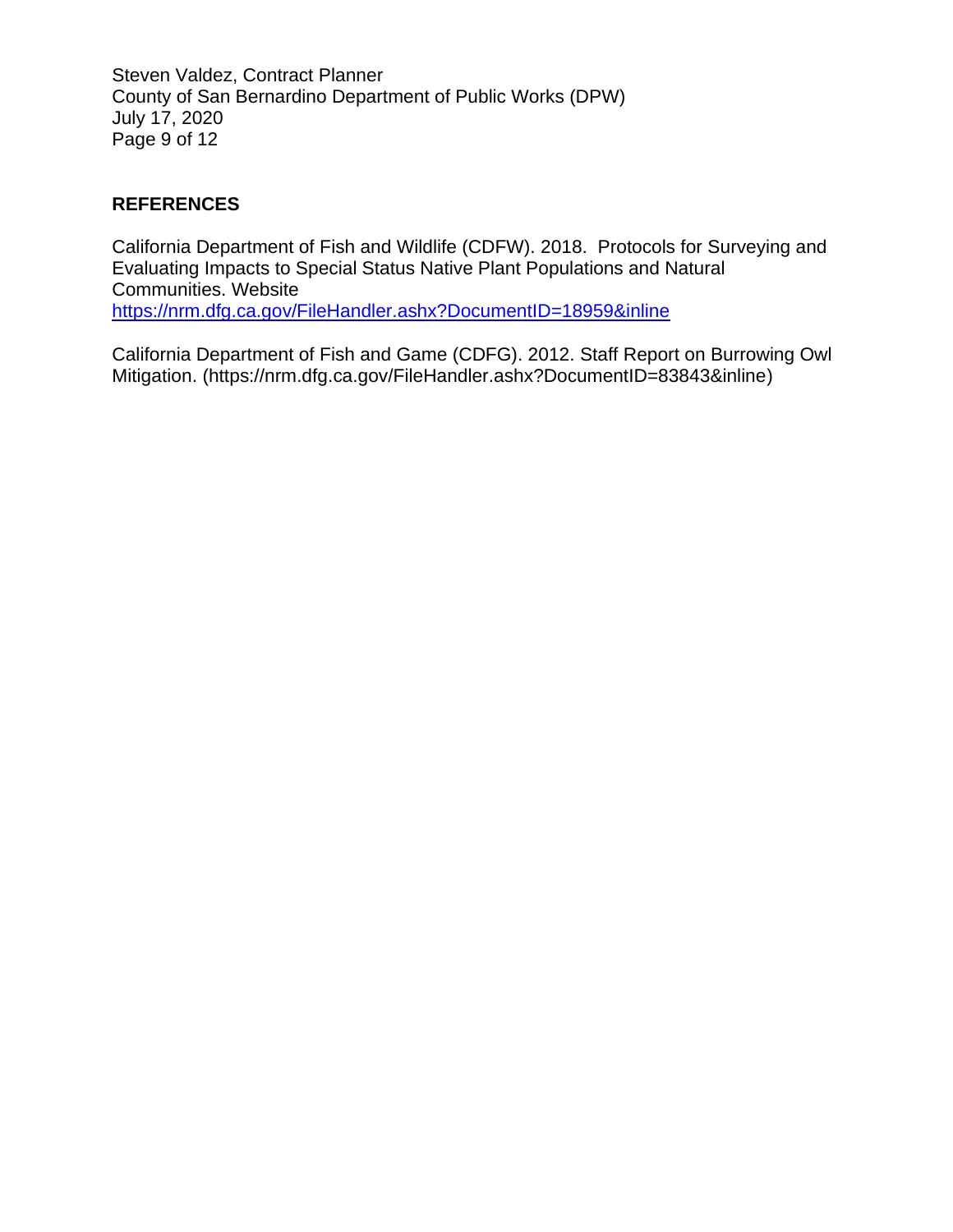Steven Valdez, Contract Planner County of San Bernardino Department of Public Works (DPW) July 17, 2020 Page 10 of 12

# **ATTACHMENT 1**

# **MITIGATION MONITORING AND REPORTING PROGRAM (MMRP)**

#### **PURPOSE OF THE MMRP**

The purpose of the MMRP is to ensure compliance with mitigation measures during project implementation. Mitigation measures must be implemented within the time periods indicated in the table below.

#### **TABLE OF MITIGATION MEASURES**

The following items are identified for each mitigation measure: Mitigation Measure, Implementation Schedule, and Responsible Party for implementing the mitigation measure. The Mitigation Measure column summarizes the mitigation requirements. The Implementation Schedule column shows the date or phase when each mitigation measure will be implemented. The Responsible Party column identifies the person or agency that is primarily responsible for implementing the mitigation measure.

| <b>Mitigation Measure</b>                                                                                                                                                                                                                                                                                                                                                                                                                                                                                                                                                                                                                                                                                                                                                                                                                                                                                                                                                                                                                              | Implementation<br><b>Schedule</b>                                                                      | <b>Responsible</b><br><b>Party</b> |
|--------------------------------------------------------------------------------------------------------------------------------------------------------------------------------------------------------------------------------------------------------------------------------------------------------------------------------------------------------------------------------------------------------------------------------------------------------------------------------------------------------------------------------------------------------------------------------------------------------------------------------------------------------------------------------------------------------------------------------------------------------------------------------------------------------------------------------------------------------------------------------------------------------------------------------------------------------------------------------------------------------------------------------------------------------|--------------------------------------------------------------------------------------------------------|------------------------------------|
| <b>MM BIO-X:</b> Desert Tortoise Surveys. A qualified<br>biologist shall conduct a protocol level presence<br>or absence survey no more than 14 days prior to<br>initiating Project activities in accordance with<br>procedures described in Chapter 6 of the US<br><b>Fish and Wildlife Service Desert Tortoise (Mojave</b><br>Population) Field Manual. In addition, the survey<br>shall utilize perpendicular survey routes and 100-<br>percent visual coverage of the Project area and<br>50-foot buffer zone for desert tortoise and their<br>sign. If the survey confirms absence, a qualified<br>biological monitor shall remain on-site during all<br>Project activities to confirm desert tortoise do not<br>enter the Project site. If the survey confirms<br>presence, the Project Proponent shall obtain an<br><b>ITP</b> for desert tortoise prior to the start of Project<br>activities. If the biological monitor during the life<br>of the Project encounters a desert tortoise, work<br>shall be suspended, and the Project Proponent | <b>Before</b><br>commencing<br>ground- or<br>vegetation-<br>disturbing<br>activities/Entire<br>Project | Project<br>Proponent               |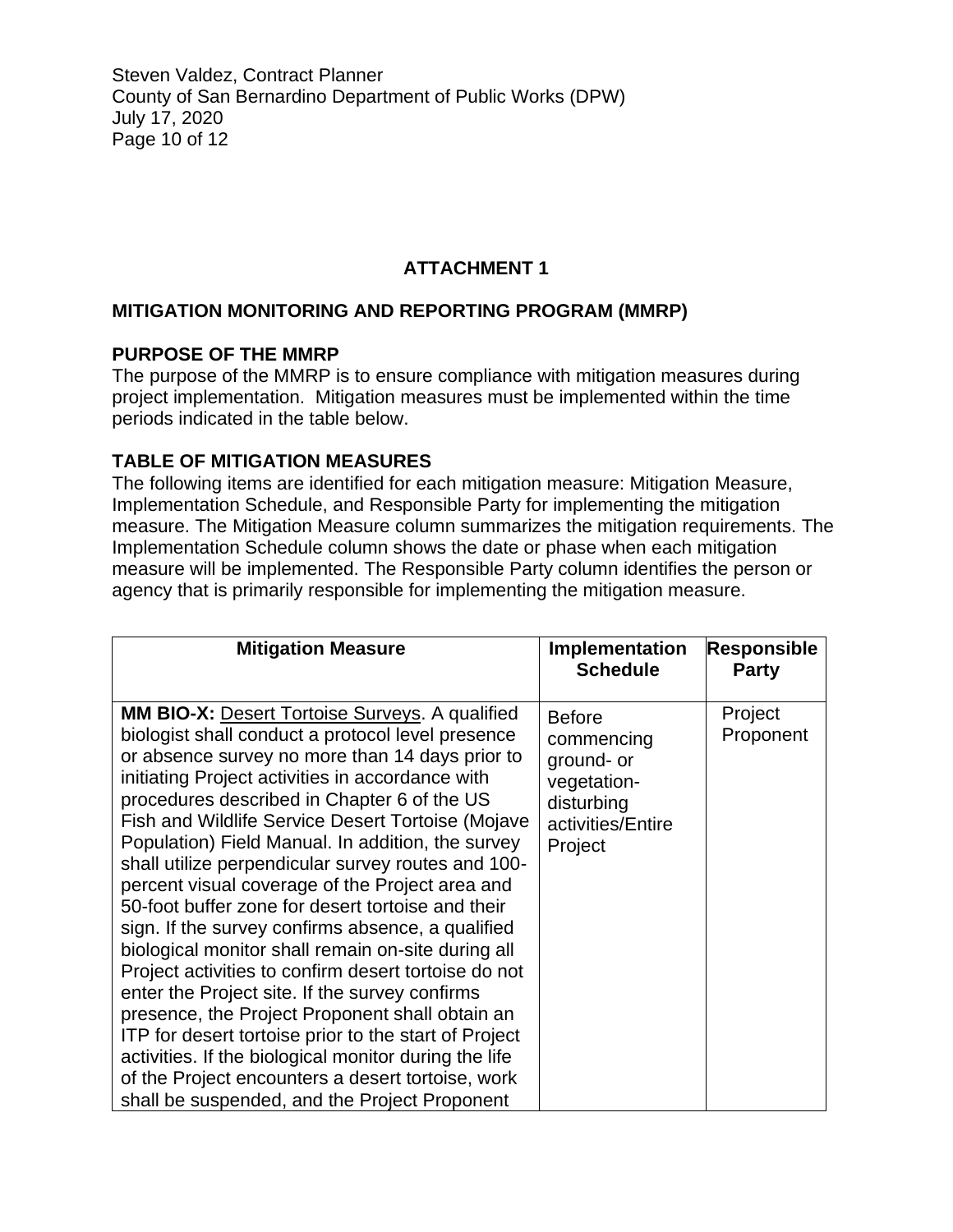Steven Valdez, Contract Planner County of San Bernardino Department of Public Works (DPW) July 17, 2020 Page 11 of 12

| shall obtain an ITP for the species prior to the                                                                                                                                                                                                                                                                                                                                                                                                                                                                                                                                                                                                                                                                                                                                                                                                                                                                                                                                                                                                                                                                                                                                                                                                                                                                                                                                                                                                                                                                                                                                                   |                                                                                                        |                      |
|----------------------------------------------------------------------------------------------------------------------------------------------------------------------------------------------------------------------------------------------------------------------------------------------------------------------------------------------------------------------------------------------------------------------------------------------------------------------------------------------------------------------------------------------------------------------------------------------------------------------------------------------------------------------------------------------------------------------------------------------------------------------------------------------------------------------------------------------------------------------------------------------------------------------------------------------------------------------------------------------------------------------------------------------------------------------------------------------------------------------------------------------------------------------------------------------------------------------------------------------------------------------------------------------------------------------------------------------------------------------------------------------------------------------------------------------------------------------------------------------------------------------------------------------------------------------------------------------------|--------------------------------------------------------------------------------------------------------|----------------------|
| restarting Project activities                                                                                                                                                                                                                                                                                                                                                                                                                                                                                                                                                                                                                                                                                                                                                                                                                                                                                                                                                                                                                                                                                                                                                                                                                                                                                                                                                                                                                                                                                                                                                                      |                                                                                                        |                      |
| MM BIO-X: Pre-construction Burrowing Owl<br>Survey. Burrowing owl surveys shall be<br>conducted at least 14 days prior to any Project<br>activities, at any time of year. Surveys shall be<br>completed following the recommendations and<br>guidelines provided within the Staff Report on<br>Burrowing Owl Mitigation (CDFG, March 2012) or<br>most recent version by a qualified biologist. If an<br>active burrowing owl burrow is detected within<br>any Project disturbance area, or within a 500-foot<br>buffer of the disturbance area, a 300- foot radius<br>buffer zone surrounding the burrow shall be<br>flagged, and no impacts to soils or vegetation or<br>noise levels above 65 dBA shall be permitted<br>while the burrow remains active or occupied.<br>Disturbance-free buffers may be modified based<br>on site-specific conditions in consultation with<br>CDFW. The qualified biologist shall monitor<br>active burrows daily and will increase buffer sizes<br>as needed if owls show signs of disturbance. If<br>active burrowing owl burrows are located within<br>any work area, a qualified biologist shall submit a<br>burrowing owl exclusion plan to CDFW for review<br>and approval. The burrowing owl exclusion plan<br>shall include permanent compensatory mitigation<br>consistent with the recommendations in the Staff<br>Report on Burrowing Owl Mitigation such that the<br>habitat acreage, number of burrows and<br>burrowing owls impacted are replaced. Passive<br>relocation shall take place outside the nesting<br>season (1 February to 31 August). | <b>Before</b><br>commencing<br>ground- or<br>vegetation-<br>disturbing<br>activities/Entire<br>Project | Project<br>Proponent |
| <b>MM BIO-X:</b> Special Status Plant Species. Should<br>any CESA-listed plant species be present at the<br>Project site, the Project Proponent shall obtain an<br>incidental take permit for those species prior to<br>the start of Project activities. Should any special<br>status plants or natural communities be present<br>in the Project Area, a qualified biologist shall<br>develop species specific avoidance,<br>minimization, and mitigation measures to ensure                                                                                                                                                                                                                                                                                                                                                                                                                                                                                                                                                                                                                                                                                                                                                                                                                                                                                                                                                                                                                                                                                                                       | <b>Before</b><br>commencing<br>ground- or<br>vegetation-<br>disturbing<br>activities                   | Project<br>Proponent |